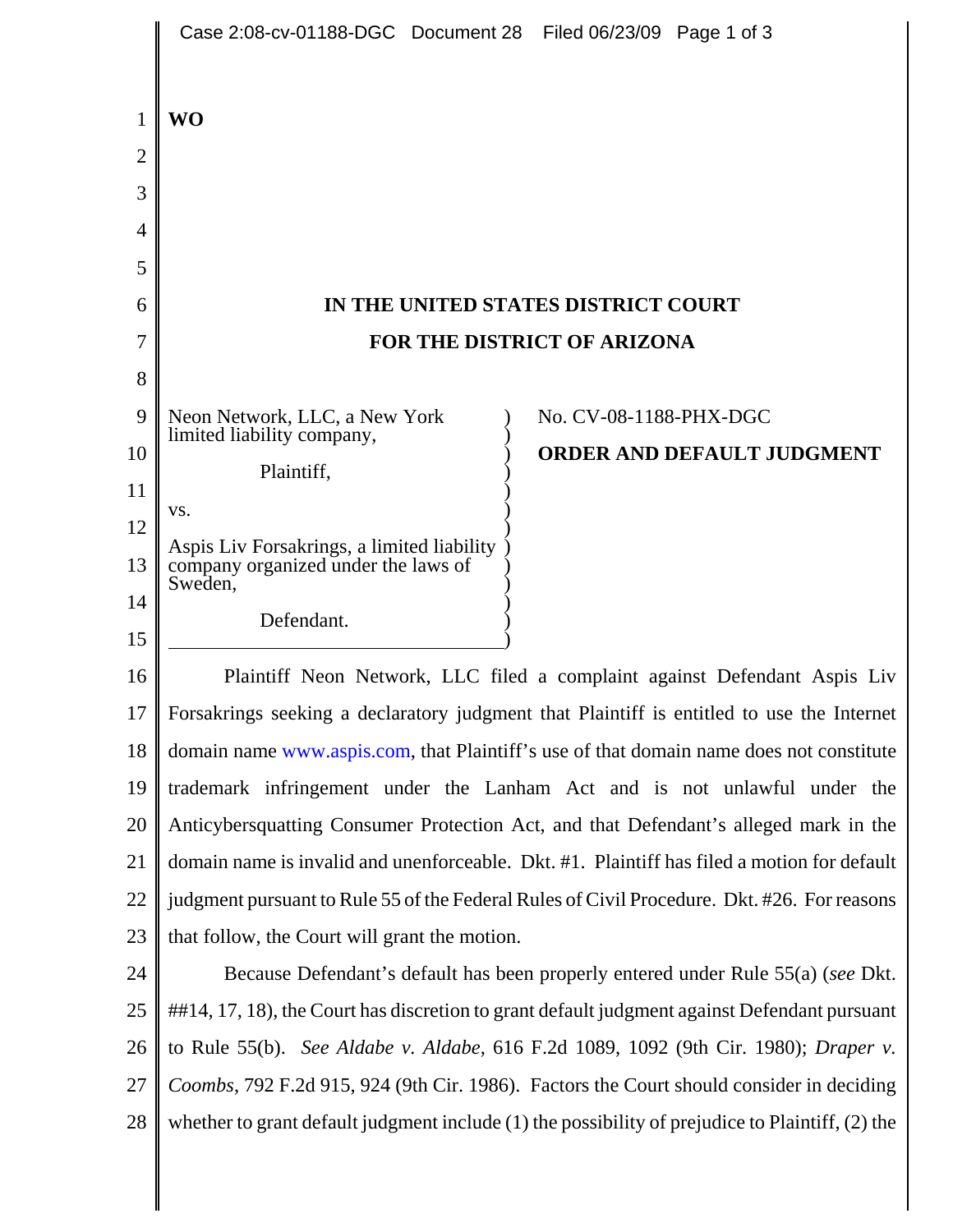Case 2:08-cv-01188-DGC Document 28 Filed 06/23/09 Page 2 of 3

1 2 3 4 merits of the claims, (3) the sufficiency of the complaint, (4) the amount of money at stake, if any, (5) the possibility of a dispute concerning material facts, (6) whether default was due to excusable neglect, and (7) the policy favoring a decision on the merits. *See Eitel v. McCool*, 782 F.2d 1470, 1471-72 (9th Cir. 1986).

5 6 7 8 9 10 Having considered Plaintiff's motion and supporting memorandum, which addresses each of the *Eitel* factors (*see* Dkt. #27), and having reviewed the well-pled factual allegations of the complaint (*see* Dkt. #1), the Court concludes that default judgment is appropriate. *See Mann v. AFN Inv., Ltd.*, No. 07cv0083-BEN (CAB), 2007 WL 2177030, at \*2 (S.D. Cal. July 27, 2007) (declaratory judgment proper with respect to domain name registrant's claim under the ACPA, 15 U.S.C. § 1114(2)(d)(v)).

11 12 13 14 Plaintiff seeks an award of \$1,547.00, representing Plaintiff's prejudgment taxable costs. Dkt. #26 ¶ 5. The Court will deny this request without prejudice. Plaintiff may file a bill of costs pursuant to Rule 54 of the Federal Rules of Civil Procedure and Rule 54.1 of the Court's Local Rules of Civil Procedure.

15

16

17

## **IT IS ORDERED AND ADJUDGED:**

- 1. Plaintiff's request for an award of prejudgment taxable costs is **denied** without prejudice.
- 18 19 20 2. Plaintiff's motion for default judgment (Dkt. #26) is **granted**. Default judgment is entered in favor of Plaintiff and against Defendant on the declaratory judgment claims asserted in the complaint (Dkt. #1).
- 21 22 3. Defendant is without right or authority to threaten or maintain suit in the United States against Plaintiff for alleged infringement of the ASPIS mark.
- 23 24 25 4. Plaintiff's use of the domain name www.aspis.com is in compliance with the Anticybersquatting Consumer Protection Act and Plaintiff is entitled to use the www.aspis.com domain name.
- 26 27 28 5. The ASPIS mark is invalid and/or unenforceable and the mark is not infringed under the trademark laws of the United States because of the making, selling, or using of the www.aspis.com domain name.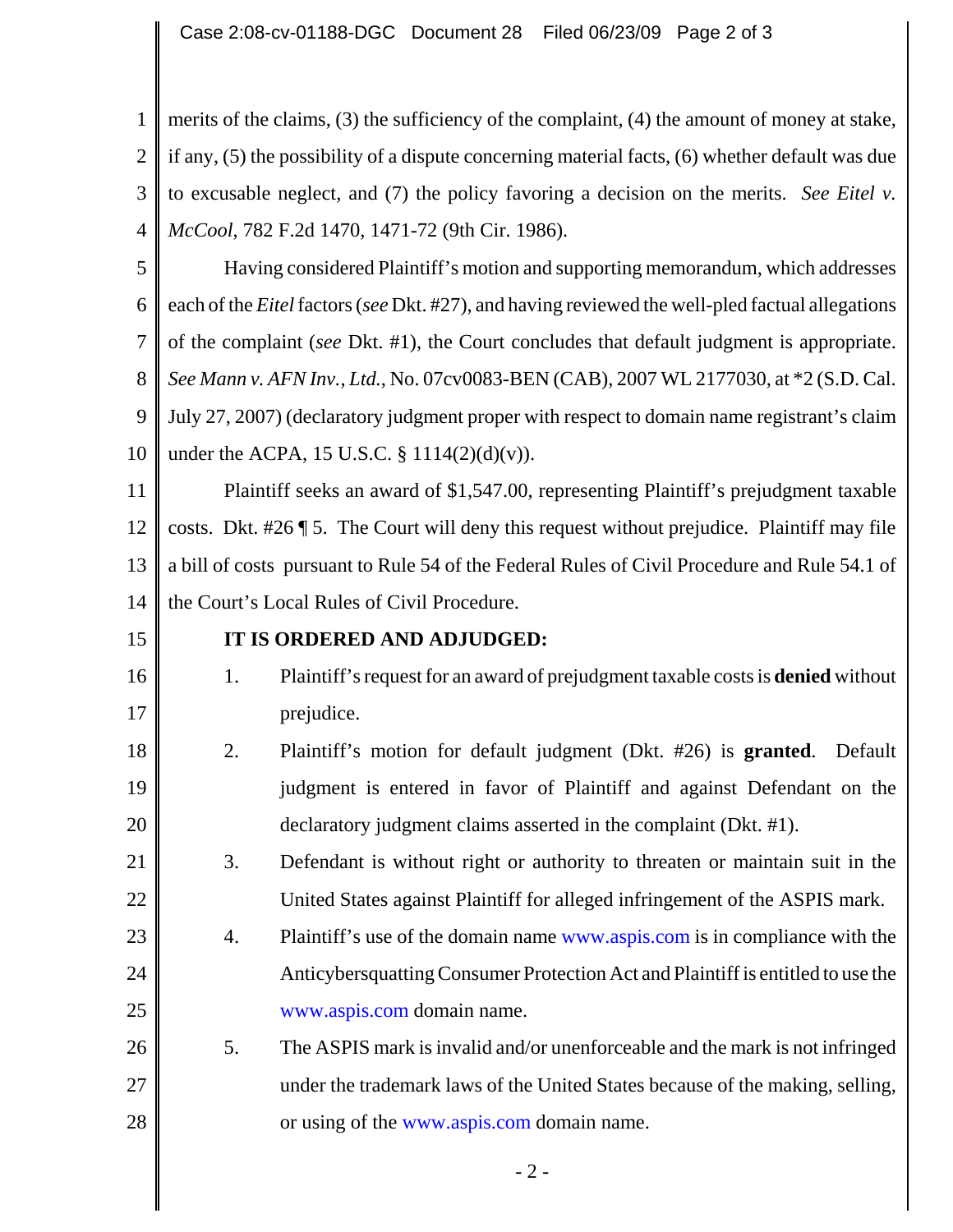Case 2:08-cv-01188-DGC Document 28 Filed 06/23/09 Page 3 of 36. The Clerk is directed to **terminate** this action. DATED this 22nd day of June, 2009. and G. Campbell David G. Campbell<br>United States District Judge